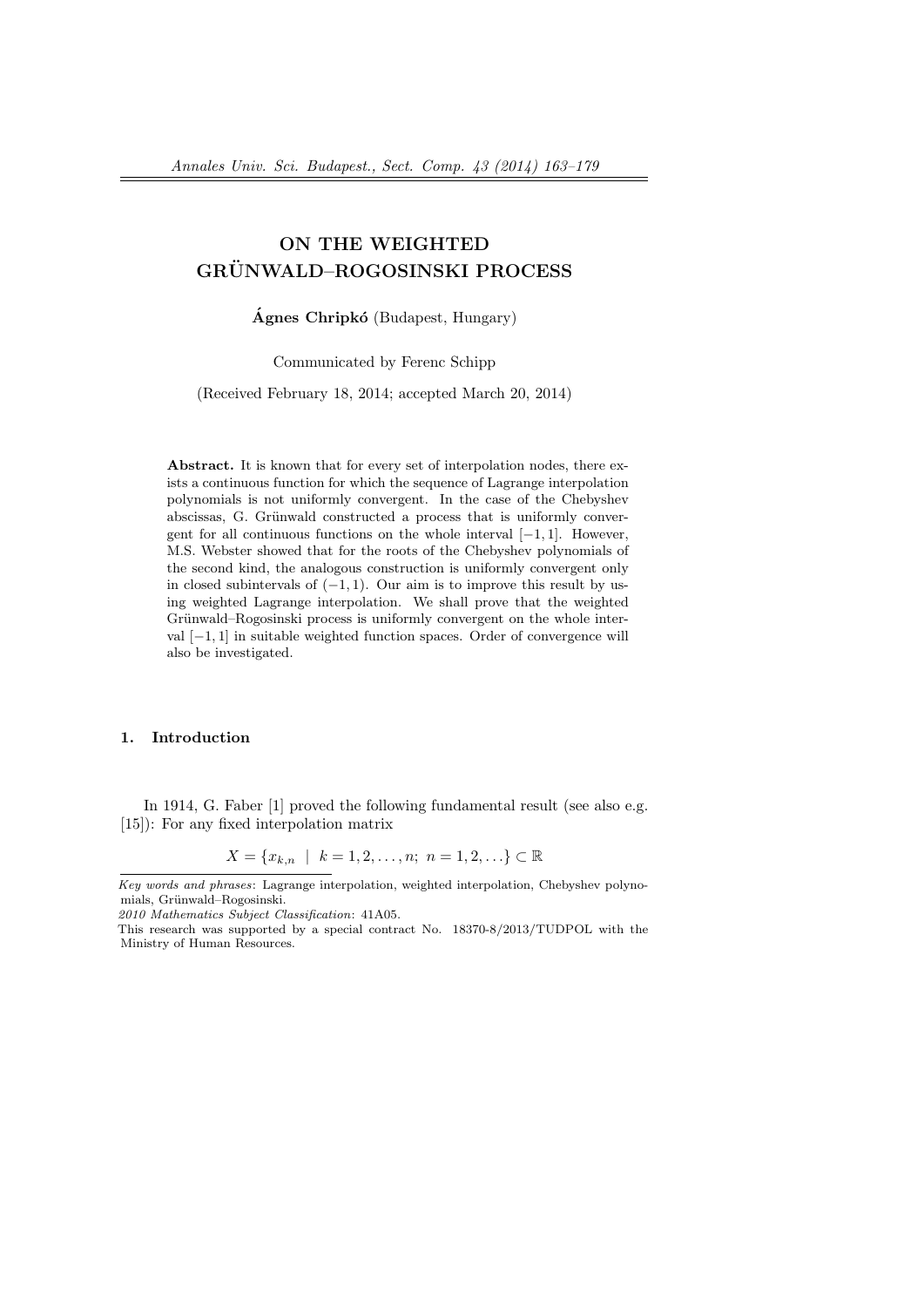there exists a continuous function  $f$  for which the sequence of Lagrange interpolation polynomials  $L_n(f, X, \cdot)$   $(n \in \mathbb{N} = \{1, 2, \ldots\})$  is not uniformly convergent. In 1935 and 1936, for the Chebyshev matrix

$$
T = \left\{ x_{k,n} = \cos \frac{2k-1}{2n} \pi \middle| k = 1, 2, \dots, n; n = 1, 2, \dots \right\}
$$

(where the order of the Lebesgue function is the smallest possible)  $G$ . Grünwald [2], [3] and J. Marcinkiewicz [5], [6] proved the following theorem: there exists a continuous function f such that the sequence  $L_n(f,T,x)$   $(n \in \mathbb{N})$  is divergent for all points x of the interval  $[-1, 1]$ . (See the survey paper [12].)

Therefore the following result, which was proved by G. Grünwald [4] in 1941, is interesting.

**Theorem A.** Let f be a continuous function on  $[-1, 1]$ . Then

(1.1) 
$$
\lim_{n \to \infty} \frac{1}{2} \{ L_n [f, T, \theta - \varphi_n] + L_n [f, T, \theta + \varphi_n] \} = f(x),
$$

$$
x = \cos \theta \in [-1, 1],
$$

and the convergence is uniform on the whole interval  $[-1, 1]$ . Here  $L_n[f, T, \theta]$ denotes the Lagrange interpolation polynomial  $L_n(f,T,x)$  after the substitution  $x = \cos \theta$  and  $\varphi_n = \frac{\pi}{2n}$   $(n = 1, 2, \ldots).$ 

It is known that between the interpolation polynomials  $L_n(f,T,\cdot)$   $(n \in \mathbb{N})$ and the partial sums of the trigonometric Fourier series of the even function  $f$ there is a far reaching analogy. Moreover the above theorem of G. Grünwald is analogous with the well known theorem of Rogosinski in the theory of the trigonometric Fourier series. The process  $(1.1)$  will be called *Grünwald*– Rogosinski process.

In 1943, M.S. Webster [19] obtained a similar result for the roots of the Chebyshev polynomials of the second kind, i.e. when the interpolation matrix is given by

(1.2) 
$$
U = \left\{ x_{k,n} = \cos \frac{k}{n+1} \pi \mid k = 1, 2, ..., n; n = 1, 2, ... \right\}.
$$

He proved the following result.

**Theorem B.** Let f be a continuous function on [-1,1] and  $\varphi_n = \frac{\pi}{2(n+1)}$  $(n = 1, 2, ...)$ . Then

(1.3) 
$$
\lim_{n \to \infty} \frac{1}{2} \left\{ L_n \left[ f, U, \theta - \varphi_n \right] + L_n \left[ f, U, \theta + \varphi_n \right] \right\} = f(x),
$$

$$
x = \cos \theta \in (-1, 1),
$$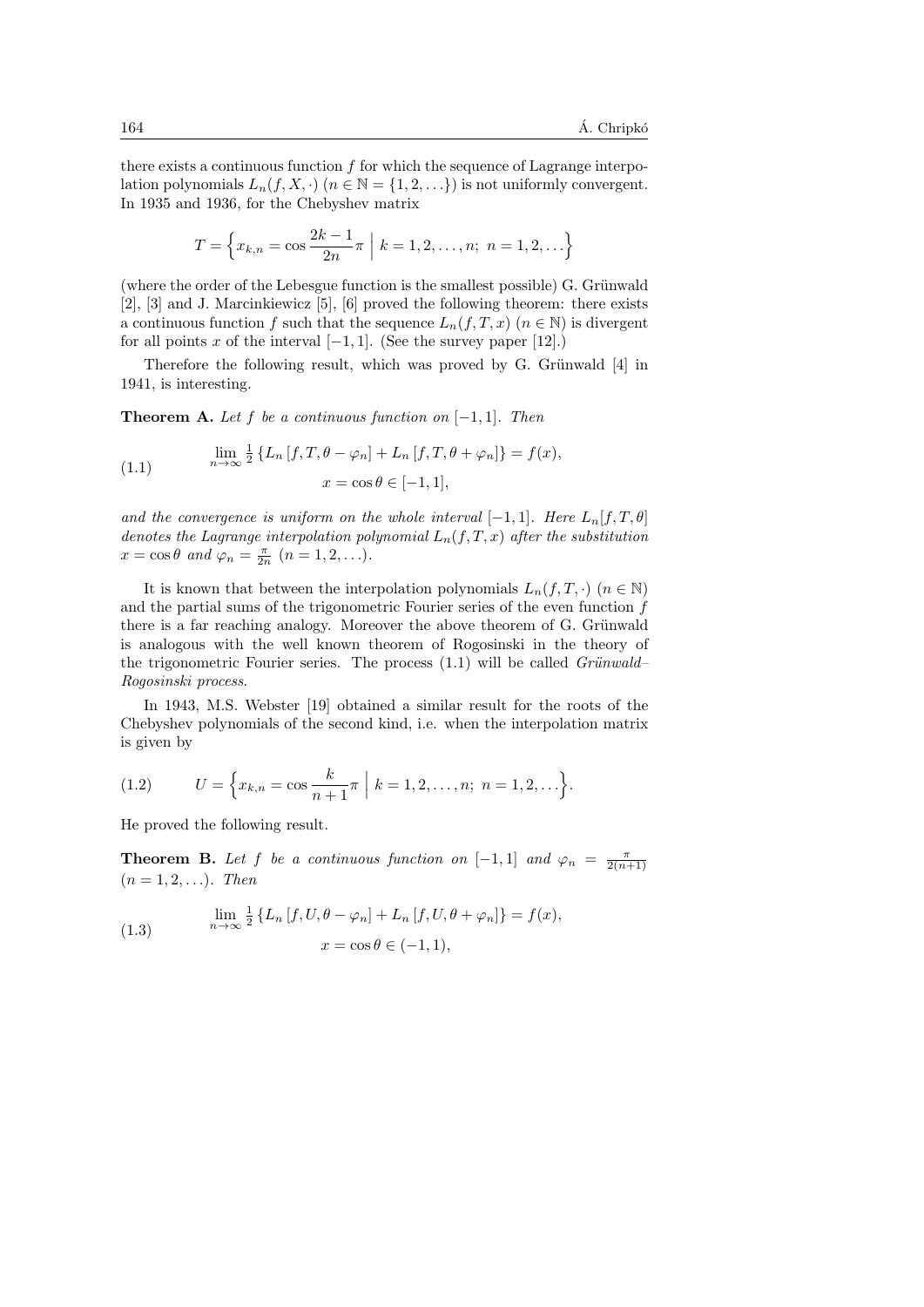and the convergence is uniform only on any interval  $[a, b] \subset (-1, 1)$ . In general, convergence does not hold for  $x = 1$  or  $x = -1$ . In addition,  $\varphi_n$  may be replaced by  $p\pi/2(n+1)$ , where p is any fixed odd integer.

In 1975, P. Vértesi [16] generalized Webster's result for the roots of Jacobi polynomials  $P_n^{(\alpha,\beta)}$  with arbitrary parameters  $\alpha, \beta > -1$ .

The aim of this paper is to improve Webster's result. We shall consider the point system  $(1.2)$  and modify the process  $(1.3)$  by using the weighted Lagrange interpolation polynomials (see (2.4)). We shall prove that the weighted Grünwald–Rogosinski process  $(2.6)$  is uniformly convergent on the whole interval  $[-1,1]$  in suitable weighted spaces  $C_{w_{\gamma}}$  (see (2.1)). Order of convergence will also be investigated.

#### 2. Result

Let  $C(I)$  be the linear space of real valued continuous functions defined on the interval  $I \subset \mathbb{R}$ . For a parameter  $\gamma \geq 0$  we consider the Jacobi weight

$$
w_{\gamma}(x) := (1 - x^2)^{\gamma} \qquad (x \in [-1, 1]),
$$

and define the weighted function space

(2.1) 
$$
C_{w_{\gamma}} := \left\{ f \in C(-1, 1) : \lim_{|x| \to 1} (fw_{\gamma})(x) = 0 \right\}
$$

if  $\gamma > 0$ . If  $\gamma = 0$  (i.e.  $w_{\gamma} \equiv 1$ ) then let  $C_{w_{\gamma}} = C[-1, 1]$ .

Then

$$
||f||_{w_{\gamma}} := ||fw_{\gamma}||_{\infty} := \max_{x \in [-1,1]} |(fw_{\gamma})(x)| \quad (f \in C_{w_{\gamma}})
$$

is a norm on  $C_{w_{\gamma}}$  and  $(C_{w_{\gamma}}, \|\cdot\|_{w_{\gamma}})$  is a Banach space.

Let us consider the Chebyshev polynomials of the second kind:

(2.2) 
$$
U_n(x) = \frac{\sin(n+1)\theta}{\sin \theta},
$$

$$
x = \cos \theta, \ x \in [-1, 1], \ \theta \in [0, \pi], \ n = 0, 1, 2, \dots.
$$

They are orthogonal on the interval  $[-1, 1]$  with respect to the weight  $w_{1/2}(x) =$  $=\sqrt{1-x^2}$   $(x \in [-1,1])$ . The roots of  $U_n$   $(n = 1,2,...)$  are

(2.3) 
$$
x_{k,n} = \cos \theta_{k,n} = \cos \frac{k}{n+1} \pi \quad (k = 1, 2, \dots, n).
$$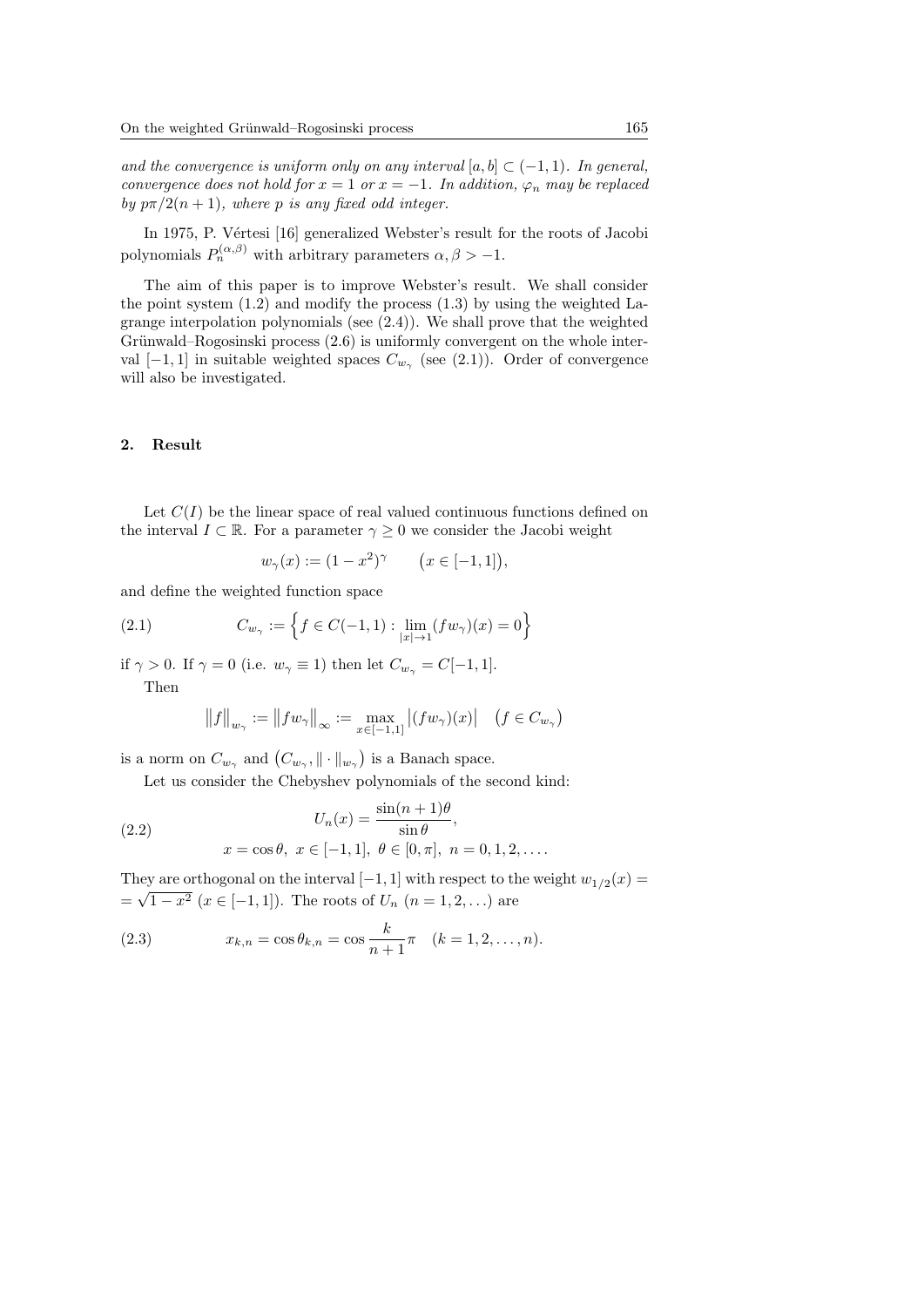The weighted Lagrange interpolation polynomials of a function  $f \in C_{w_{\gamma}}$  on the point system (2.3) are defined by

(2.4) 
$$
L_n(f, U, w_\gamma, x) := w_\gamma(x) \sum_{k=1}^n f(x_{k,n}) \ell_{k,n}(U, x)
$$

$$
(x \in [-1, 1], n = 1, 2, ...),
$$

where

(2.5) 
$$
\ell_{k,n}(x) := \ell_{k,n}(U,x) = \frac{U_n(x)}{U'_n(x_{k,n})(x - x_{k,n})}
$$

$$
(x \in [-1,1]; k = 1,2,\ldots,n; n = 1,2,\ldots)
$$

are the Lagrange fundamental polynomials. It is clear that

$$
L_n(f, U, w_{\gamma}, x_{j,n}) = w_{\gamma}(x_{j,n}) f(x_{j,n})
$$
  
(j = 1, 2, ..., n; n = 1, 2, ...).

Let

$$
\varphi_n := \frac{\pi}{2(n+1)} \qquad (n = 1, 2, \ldots)
$$

and for a given  $\cos \theta = x \in [-1, 1]$  and  $n \in \mathbb{N}$  we define

$$
x_+ := \cos \theta_+ := \cos (\theta + \varphi_n) = x \cos \varphi_n - \sqrt{1 - x^2} \sin \varphi_n,
$$
  

$$
x_- := \cos \theta_- := \cos (\theta - \varphi_n) = x \cos \varphi_n + \sqrt{1 - x^2} \sin \varphi_n.
$$

For the point system  $(2.3)$  the *weighted Grünwald–Rogosinski process* will be defined by

$$
(2.6) \quad (A_n f)(x) := A_n(f, U, w_\gamma, x) := \frac{1}{2} \{ L_n(f, U, w_\gamma, x_+) + L_n(f, U, w_\gamma, x_-) \}
$$
\n
$$
(n \in \mathbb{N}, \ x \in [-1, 1], \ f \in C_{w_\gamma}).
$$

Recall that the number

$$
E_n(f, w_\gamma) := \inf_{p \in \mathcal{P}_n} \|(f - p)w_\gamma\|_\infty \qquad (n \in \mathbb{N})
$$

is called the best nth degree weighted polynomial approximation of the function  $f \in C_{w_{\gamma}}$ , where  $\mathcal{P}_n$  denotes the linear space of algebraic polynomials of degree at most n. It is known that

$$
\lim_{n \to \infty} E_n(f, w_\gamma) = 0,
$$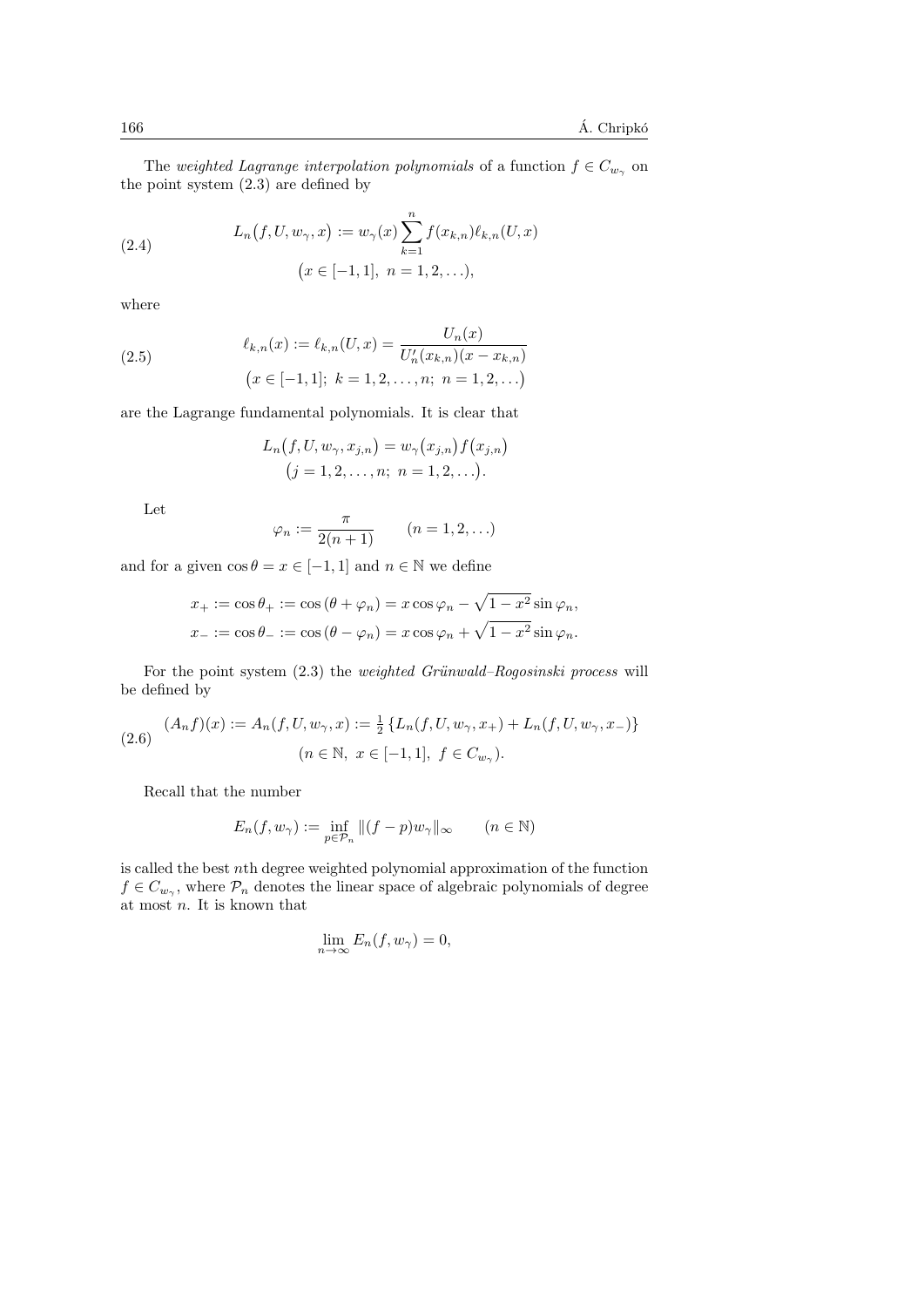i.e. the set of the weighted polynomials  $w_{\gamma}p$  (p is an arbitrary algebraic polynomial) is dense in the Banach space  $(C_{w_{\gamma}}, \|\cdot\|_{w_{\gamma}})$  (see e.g. [14, Section 3]).

For a function  $f \in C[-1,1]$  the second order modulus of smoothness is defined by

$$
\omega_2(f, t) := \sup_{0 < h \le t} \|\Delta_h(f, \cdot)\|_{\infty} \quad (t > 0),
$$

where

$$
\Delta_h(f, x) = f(x + h) + f(x - h) - 2f(x) \quad (x \in [-1 + h, 1 - h]).
$$

**Theorem.** The weighted Grünwald–Rogosinski process  $(2.6)$  is uniformly convergent in the function space  $C_{w_{\gamma}}$ , i.e.

(2.7) 
$$
\lim_{n \to \infty} |A_n(f, U, w_\gamma, x) - (fw_\gamma)(x)| = 0
$$

holds uniformly on the whole interval  $[-1,1]$  for every function  $f \in C_{w_{\gamma}}$  if and only if the parameter  $\gamma$  satisfies the relation

$$
\frac{1}{2} \le \gamma \le 2.
$$

For the order of convergence we have

(2.9) 
$$
|A_n(f, U, w_\gamma, x) - (fw_\gamma)(x)| = O(1) \Big( E_{n-1}(f, w_\gamma) + \omega_2(fw_\gamma, \varphi_n) \Big) (x \in [-1, 1], \ n \in \mathbb{N}, \ f \in C_{w_\gamma}).
$$

Remarks. 1. From the proof of Theorem it follows that the process (2.6) is uniformly convergent on arbitrary closed interval  $[a, b] \subset (-1, 1)$  for every parameter  $\gamma \geq 0$ . If  $\gamma = 0$  then we obtain Webster's result (see Theorem B), also Vértesi's result for Jacobi parameters  $\alpha = \beta = 1/2$ .

**2.** From a general summation theorem Zs. Németh  $[8,$  Theorem 3.2 $]$  obtained the uniform convergence of the process  $(2.6)$  on the whole interval  $[-1, 1]$ , but only for parameter  $\gamma = 1/2$ .

3. There is an other possibility to achieve the uniform convergence of the Grünwald–Rogosinski process on the whole interval  $[-1, 1]$ . This is the so-called additional nodes method (see e.g. [7, 4.2.2] and [9]). L. Szili [11, 7.3] proved the following statement: If to the point system  $(2.3)$  we add the endpoints  $\pm 1$ , then the (unweighted) Grünwald–Rogosinski process is uniformly convergent on  $[-1, 1]$  for every continuous function  $f \in C[-1, 1]$ .

4. L. Szili and P. Vértesi defined the weighted Grünwald–Rogosinski process in another way, using suitable summation of Lagrange interpolation (see [13,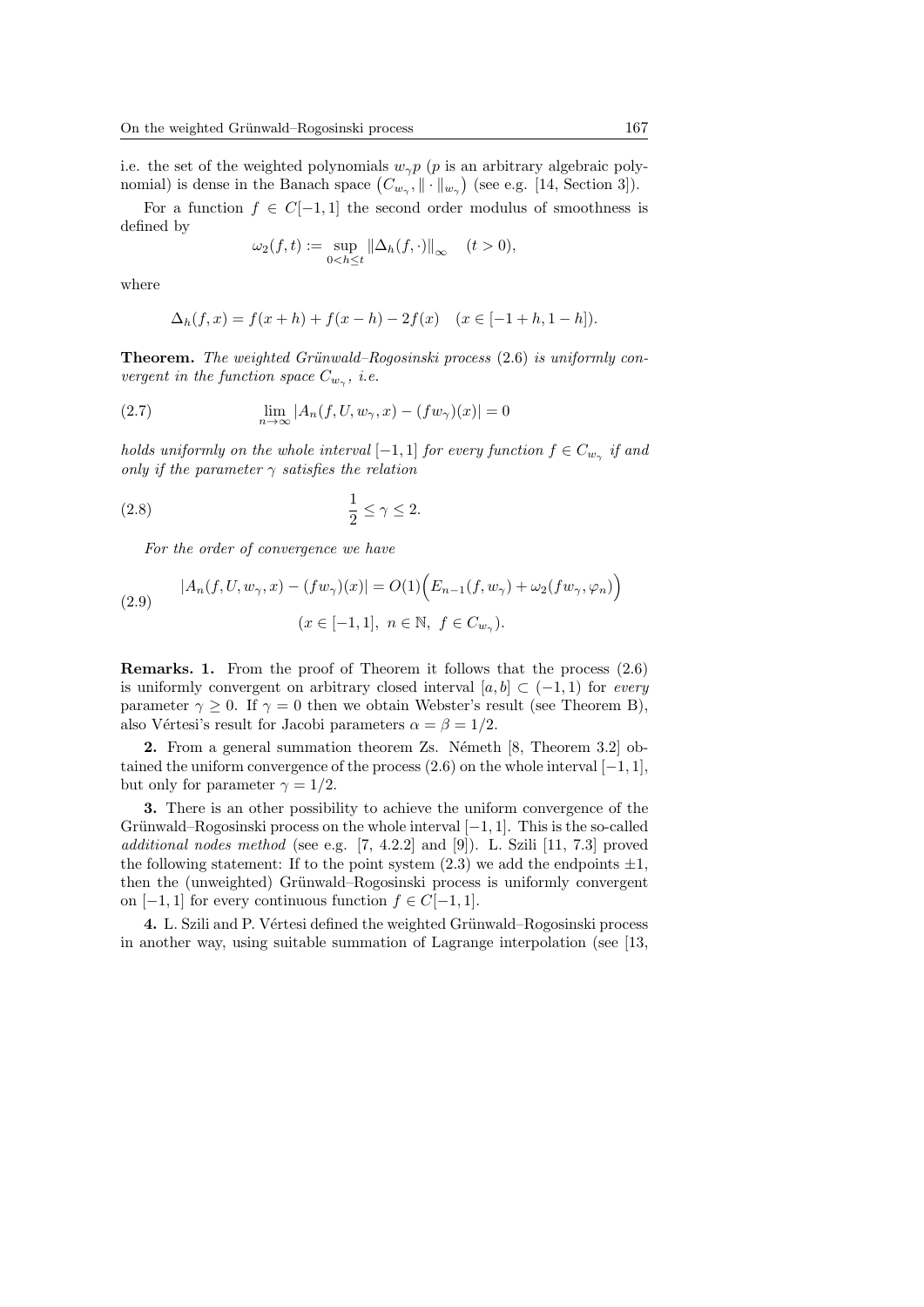Example 7, p. 328]). In [14, Corollary 3.4 (d)] they obtained that that process on the point system (1.2) is uniformly convergent in  $C_{w_{\gamma}}$  if (cf. (2.8))

$$
(2.10) \t\t 0 < \gamma < 2.
$$

#### 3. A Lemma

It is clear that for all fixed  $n \in \mathbb{N}$  (see (2.6))

$$
A_n : (C_{w_\gamma}, \|\cdot\|_{w_\gamma}) \to (C[-1, 1], \|\cdot\|_{\infty})
$$

is a bounded linear operator and its norm is defined by

$$
||A_n|| := \sup \{ ||A_n f||_{\infty} : ||f||_{w_{\gamma}} \le 1 \}.
$$

**Lemma.** There exists a constant  $c > 0$  independent of n such that

$$
||A_n|| \le c \qquad (n \in \mathbb{N})
$$

if and only if the weight parameter  $\gamma$  satisfies (2.8).

**Remark.** It is interesting to compare the operator norms  $||A_n||$  ( $n \in \mathbb{N}$ ) with the norms of the weighted Lagrange interpolation operators (they are also called the weighted Lebesgue constants) on the roots of the Chebyshev polynomials of the second kind. It is known that (see [7, p. 271]) they are given by

$$
\left\|\mathcal{L}_n(w_\gamma)\right\| = \max_{x \in [-1,1]} \sum_{k=1}^n \frac{w_\gamma(x)}{w_\gamma(x_{k,n})} \left|\ell_{k,n}(x)\right| \qquad \big(n \in \mathbb{N}, \ \gamma \ge 0\big).
$$

G. Szegő's classical result states that (see [7, Theorem 4.2.1] and [10, Theorem 14.4]) in the unweighted case (i.e. when  $\gamma = 0$ )  $||\mathcal{L}_n(w_0)|| \sim n \ (n \in \mathbb{N}),$ where the constants in "∼"\* are independent of n. G. Faber [1] proved that for any interpolation matrix X the order of the Lebesgue constants is at least  $\log n$ . P. Vértesi [17] showed the analogous result for weighted Lagrange interpolation for arbitrary Jacobi weights. It is also known that (see [7, Theorem 4.3.1]) on the point system  $U$  (see  $(1.2)$ ) this optimal order can be attained if and only if the Jacobi parameter  $\gamma$  satisfies the conditions (cf. (2.8))

(3.1) 
$$
\frac{1}{2} \le \gamma \le \frac{3}{2}
$$
.

 $*_a_n \sim b_n$  means that  $c_1 \le a_n/b_n \le c_2$   $(n \in \mathbb{N})$ , where  $0 < c_1 \le c_2$ .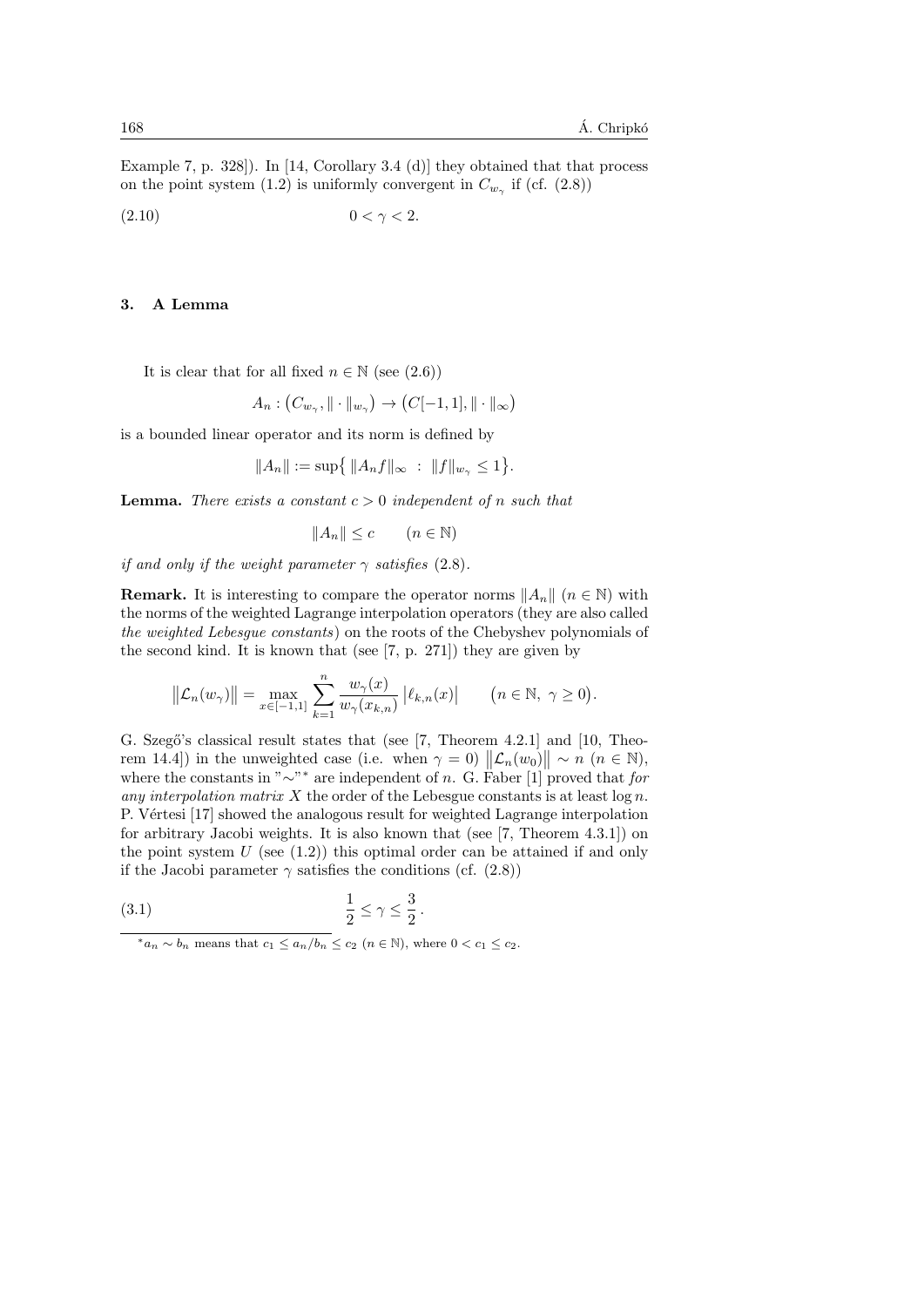Proof. We prove the Lemma in several steps.

Step 1. First we write the norm of the operator  $A_n$  in trigonometric form. Since the weighted Grünwald–Rogosinski process  $(2.6)$  can be written as

$$
(A_n f)(x) = \sum_{k=1}^n f(x_{k,n}) \frac{(w_\gamma \ell_{k,n})(x_-) + (w_\gamma \ell_{k,n})(x_+)}{2} =
$$
  
\n
$$
= \sum_{k=1}^n (f w_\gamma) (x_{k,n}) \frac{(w_\gamma \ell_{k,n})(x_-) + (w_\gamma \ell_{k,n})(x_+)}{2w_\gamma(x_{k,n})} =:
$$
  
\n
$$
=:\sum_{k=1}^n (f w_\gamma) (x_{k,n}) S_{k,n}(x)
$$
  
\n
$$
(x \in [-1,1]; \ k = 1,2,\ldots,n; \ n \in \mathbb{N}; \ f \in C_{w_\gamma}),
$$

thus the norm of the operator  $A_n$  is given by

$$
||A_n|| = \max_{x \in [-1,1]} \sum_{k=1}^n |S_{k,n}(x)|.
$$

If  $x = \cos \theta \in [-1,1]$  then

$$
w_{\gamma}(x) = (1 - x^2)^{\gamma} = \sin^{2\gamma} \theta.
$$

By (2.2) and (2.5)

$$
U'_{n}(x_{k,n}) = (-1)^{k+1} \frac{n+1}{1 - x_{k,n}^{2}} = (-1)^{k+1} \frac{n+1}{\sin^{2} \theta_{k,n}},
$$
  

$$
\ell_{k,n}(x) = (-1)^{k+1} \frac{\sin^{2} \theta_{k,n}}{n+1} \cdot \frac{\sin(n+1)\theta}{\sin \theta(\cos \theta - \cos \theta_{k,n})},
$$
  

$$
(w_{\gamma}\ell_{k,n})(x) = (-1)^{k+1} \frac{\sin^{2} \theta_{k,n}}{n+1} \cdot \sin^{2\gamma-1} \theta \cdot \frac{\sin(n+1)\theta}{\cos \theta - \cos \theta_{k,n}},
$$

thus we get

$$
S_{k,n}(x) = \frac{(-1)^{k+1}}{2(n+1)} \cdot \sin^{2-2\gamma} \theta_{k,n} \cdot \left( \frac{\sin^{2\gamma-1} \theta_+ \sin(n+1) \theta_+}{\cos \theta_+ - \cos \theta_{k,n}} + \frac{\sin^{2\gamma-1} \theta_- \sin(n+1) \theta_-}{\cos \theta_- - \cos \theta_{k,n}} \right).
$$

Since

$$
\sin(n+1)\theta_{\pm} = \sin[(n+1)(\theta \pm \frac{\pi}{2(n+1)})] = \pm \cos((n+1)\theta)
$$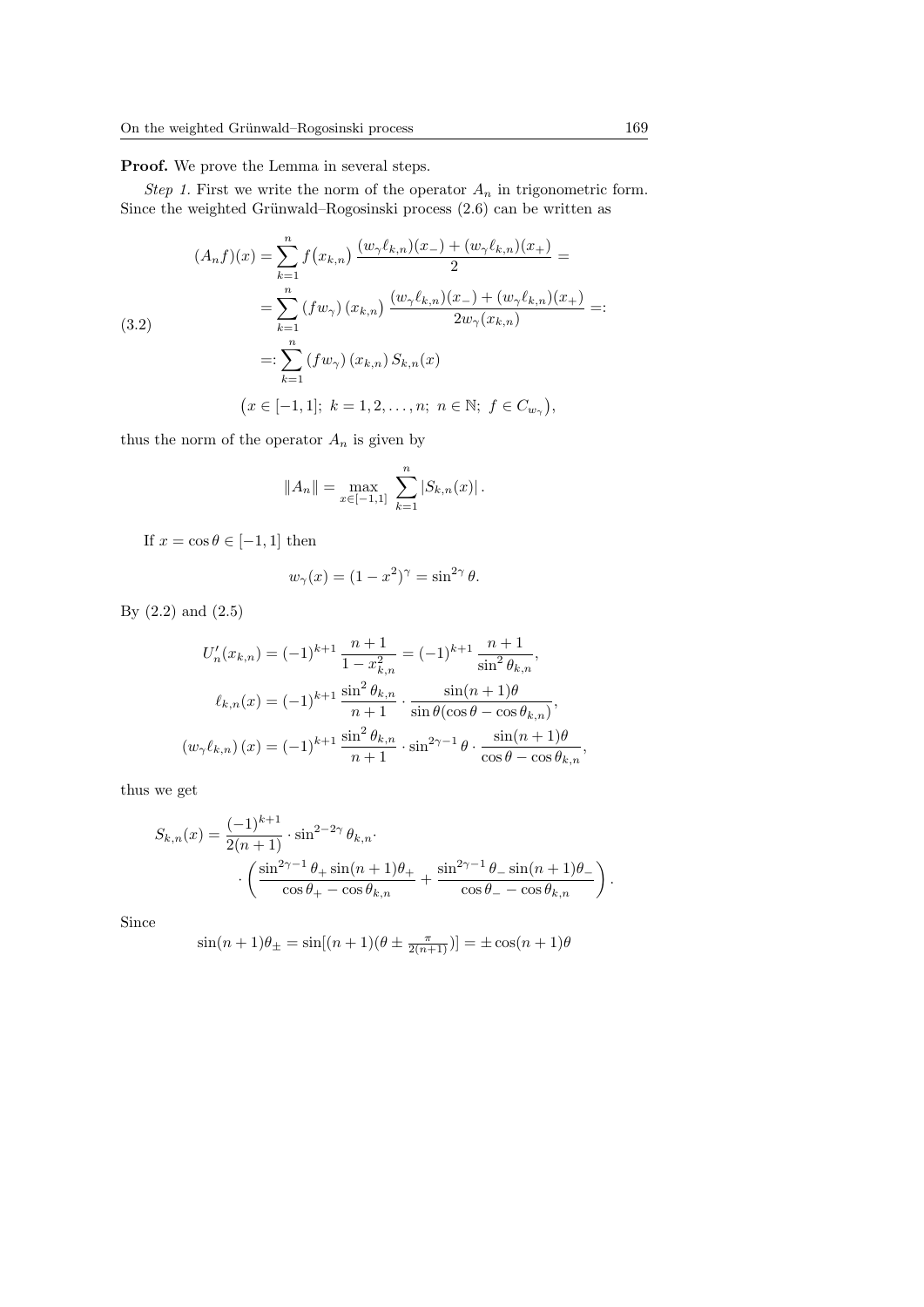thus using the notation

$$
K(\theta) := K_{\gamma}(\theta) := \sin^{2\gamma - 1} \theta \qquad (\theta \in (0, \pi))
$$

the above form of  $S_{k,n}(x)$  may be simplified as

$$
S_{k,n}(x) = \frac{(-1)^{k+1}}{2(n+1)} \sin^{2-2\gamma} \theta_{k,n} \cdot \cos\left((n+1)\theta\right) \cdot \left(\frac{K(\theta_+)}{\cos\theta_+ - \cos\theta_{k,n}} - \frac{K(\theta_-)}{\cos\theta_- - \cos\theta_{k,n}}\right).
$$

Finally we get

(3.3) 
$$
||A_n|| = \max_{x \in [-1,1]} \sum_{k=1}^n |S_{k,n}(x)| =
$$

$$
= \max_{\theta \in [0,\pi]} \frac{|\cos(n+1)\theta|}{2(n+1)} \sum_{k=1}^n \sin^{2-2\gamma} \theta_{k,n} \Big| \frac{K(\theta_+)}{\cos \theta_+ - \cos \theta_{k,n}} - \frac{K(\theta_-)}{\cos \theta_- - \cos \theta_{k,n}} \Big|.
$$

Step 2. Since the functions  $K(\theta_{\pm})/(\cos \theta_{\pm} - \cos \theta_{k,n})$  are defined only for  $\theta_{\pm} \neq \theta_{k,n}$  (i.e.  $\theta \neq \theta_{k,n} \pm \varphi_n$ ) therefore we have to split the sum in (3.3) into two parts. For this purpose, let us introduce the following notation.

For a fixed point  $\theta$  of the interval  $[0, \pi]$  let us denote by  $\theta_{j,n}$  (one of) the closest node(s) to  $\theta$ , i.e.

(3.4) 
$$
\min_{1 \le k \le n} |\theta - \theta_{k,n}| = |\theta - \theta_{j,n}|.
$$

Moreover let

(3.5) 
$$
\sum_{k=1}^{n} |S_{k,n}(x)| = \sum_{k=j-1,j,j+1} |S_{k,n}(x)| + \sum_{\substack{1 \le k \le n \\ k \ne j-1,j,j+1}} |S_{k,n}(x)| =: \sum_{I} + \sum_{II}.
$$

Since

$$
(3.6) \qquad |\ell_{k,n}(x)| < 2 \quad (-1 \le x \le 1; \ k = 1, 2, \dots, n; \ n = 1, 2, \dots),
$$

(see [18]) thus we have

$$
(3.7) \quad\n\sum_{k=j-1,j,j+1} |S_{k,n}(x)| =\n\sum_{k=j-1,j,j+1} \left| \frac{(w_\gamma \ell_{k,n})(x_-) + (w_\gamma \ell_{k,n})(x_+)}{2w_\gamma(x_{k,n})} \right| \leq c\n\leq [n-1,1], \quad n \in \mathbb{N}, \quad \gamma \geq 0).
$$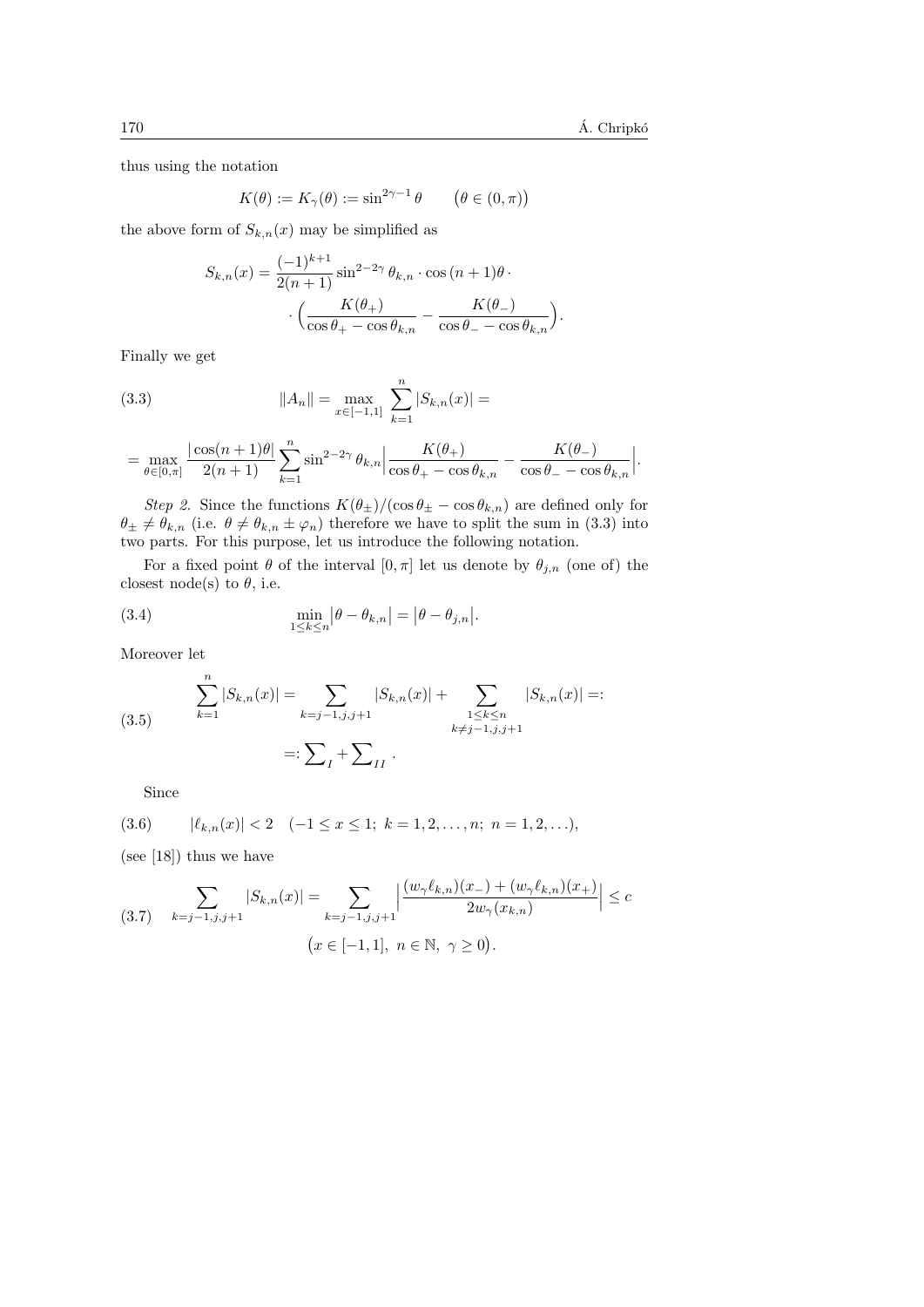Step 3. For the estimation of  $\sum_{II}$  in (3.5) we introduce the functions: if  $\theta \in [0, \pi]$  and  $\theta_{\pm} \neq \theta_{k,n}$  (i.e.  $\theta \neq \theta_{k,n} \pm \varphi_n$ ) then for  $k = 1, 2, \ldots, n$  and  $n \in \mathbb{N}$ let

(3.8) 
$$
F_{k,n}(\theta) := \frac{K(\theta_+)}{\cos \theta_+ - \cos \theta_{k,n}} - \frac{K(\theta_-)}{\cos \theta_- - \cos \theta_{k,n}}.
$$

Then by (3.3) and (3.5) we have for  $\theta \in [0, \pi]$  and  $n \in \mathbb{N}$ 

$$
\sum_{II} \leq \frac{c}{n} \sum_{\substack{1 \leq k \leq n \\ k \neq j-1, j, j+1}} \sin^{2-2\gamma} \theta_{k,n} |F_{k,n}(\theta)|.
$$

Using that  $\theta_{\pm} = \theta \pm \varphi_n$  we get

$$
K(\theta_{+})\left(\cos\theta_{-}-\cos\theta_{k,n}\right)-K(\theta_{-})\left(\cos\theta_{+}-\cos\theta_{k,n}\right)=
$$
  
=  $-\left[K(\theta_{+})-K(\theta_{-})\right]\cos\theta_{k,n}+K(\theta_{+})\cos\theta_{-}-K(\theta_{-})\cos\theta_{+}=$   
=  $-\left[K(\theta_{+})-K(\theta_{-})\right]\cos\theta_{k,n}+K(\theta_{+})\left(\cos\theta\cos\varphi_{n}+\sin\theta\sin\varphi_{n}\right)-$   
 $-K(\theta_{-})\left(\cos\theta\cos\varphi_{n}-\sin\theta\sin\varphi_{n}\right)=$   
=  $\frac{1}{2}\left[K(\theta_{+})-K(\theta_{-})\right]\left(\cos\theta_{+}-\cos\theta_{k,n}+\cos\theta_{-}-\cos\theta_{k,n}\right)+$   
 $+\left[K(\theta_{+})+K(\theta_{-})\right]\sin\theta\sin\varphi_{n}.$ 

Since

(3.9) 
$$
|K(\theta_+) - K(\theta_-)| = 2\varphi_n |K'(\theta^*)| \leq \frac{c}{n} \sin^{2\gamma - 2}(\theta^*),
$$

where  $\theta^* \in (\theta_-, \theta_+)$  thus we have

$$
|F_{k,n}(\theta)| \leq \frac{c}{n} \sin^{2\gamma - 2} \theta^* \left( \frac{1}{|\cos \theta_+ - \cos \theta_{k,n}|} + \frac{1}{|\cos \theta_- - \cos \theta_{k,n}|} \right) + \frac{c}{n} \frac{|K(\theta_+) + K(\theta_-)| \sin \theta}{|\cos \theta_+ - \cos \theta_{k,n}| \cdot |\cos \theta_- - \cos \theta_{k,n}|}.
$$

If  $\theta \neq \theta_{k,n} \pm \varphi_n$  then let

$$
G_{k,n}(\theta) := \frac{1}{n^2} \left( \frac{\sin \theta_{k,n}}{\sin \theta^*} \right)^{2-2\gamma} \left( \frac{1}{|\cos \theta_+ - \cos \theta_{k,n}|} + \frac{1}{|\cos \theta_- - \cos \theta_{k,n}|} \right),
$$
  
\n
$$
H_{k,n}(\theta) := \frac{\sin^{2-2\gamma} \theta_{k,n}}{n^2} \frac{|K(\theta_+) + K(\theta_-)|\sin \theta}{|\cos \theta_+ - \cos \theta_{k,n}| \cdot |\cos \theta_- - \cos \theta_{k,n}|},
$$
  
\n
$$
M_n(\theta) := \sum_{\substack{1 \le k \le n \\ k \ne j-1, j, j+1}} (G_{k,n}(\theta) + H_{k,n}(\theta)).
$$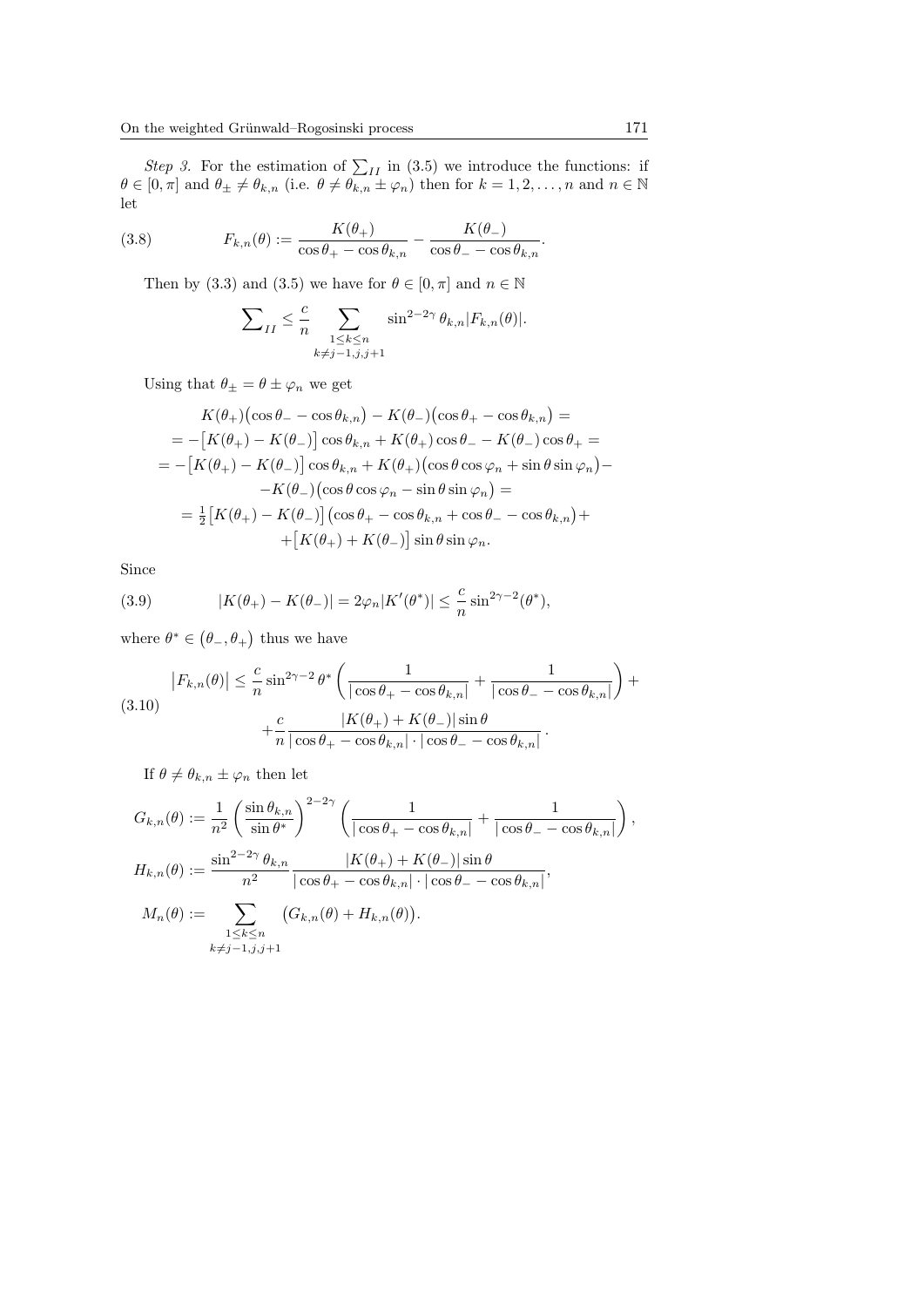By (3.10) we get

$$
(3.11) \qquad \sum_{\substack{1 \leq k \leq n \\ k \neq j-1, j, j+1}} |S_{k,n}(x)| \leq c \sum_{\substack{1 \leq k \leq n \\ k \neq j-1, j, j+1}} (G_{k,n}(\theta) + H_{k,n}(\theta)) = cM_n(\theta).
$$

For the proof of the Lemma we have to show that the functions  $M_n(\theta)$  $(\theta \in [0, \pi], n \in \mathbb{N})$  are uniformly bounded if and only if  $\gamma$  satisfies (2.8).

*Step 4*. Now we prove that if  $\frac{1}{2} \leq \gamma \leq 2$  then there exists a constant  $c > 0$ independent of  $n$  such that

(3.12) 
$$
M_n(\theta) \leq c \qquad (\theta \in [0, \pi], \ n \in \mathbb{N}).
$$

We will distinguish three cases.

CASE 1. Let  $\theta \in (\frac{c}{n}, \frac{\pi}{2}]$  with a positive fixed constant c. In this case for the index  $j = j(n)$  defined by (3.4) we have  $1 \le j \le [Cn]$  with a constant  $C > 0$ .

In order to estimate the sum in (3.11), we split it into four parts:

$$
(3.13) \qquad \qquad \sum_{\substack{1 \leq k \leq n \\ k \neq j-1, \bar{j}, j+1}} = \sum_{1 \leq k \leq j/2} + \sum_{\substack{j/2 < k \leq 2j \\ k \neq j-1, \bar{j}, j+1}} + \sum_{2j < k \leq [cn]} + \sum_{[cn] < k \leq n} ,
$$

where  $c \in (0, 1)$  is independent of  $n \in \mathbb{N}$  such that  $\theta_{k,n} \in [0, \frac{3\pi}{4}]$ , if  $1 \leq k \leq [cn]$ .

For  $1 \leq k \leq [cn]$  and  $n \in \mathbb{N}$  we use the following estimations:

$$
\sin \theta_{k,n} \sim \frac{k}{n},
$$
  
\n
$$
\sin \theta, \quad \sin \theta_{\pm}, \quad \sin \theta^* \sim \frac{j}{n},
$$
  
\n
$$
|\cos \theta_{\pm} - \cos \theta_{k,n}| \sim \frac{|j^2 - k^2|}{n^2}.
$$

So we have

$$
\sum_{1 \le k \le j/2} G_{k,n}(\theta) \sim \sum_{1 \le k \le j/2} \left(\frac{k}{j}\right)^{2-2\gamma} \frac{1}{|j^2 - k^2|} \sim
$$
  

$$
\sim j^{2\gamma - 4} \sum_{1 \le k \le j/2} \left(\frac{1}{k}\right)^{2\gamma - 2} \sim \begin{cases} \frac{\log j}{j}, & \text{if } 2\gamma - 2 = 1, \\ j^{2\gamma - 4}, & \text{if } 2\gamma - 2 > 1, \\ j^{-1}, & \text{if } 2\gamma - 2 < 1, \end{cases}
$$

where we used that  $j \pm k \sim j$ . Moreover,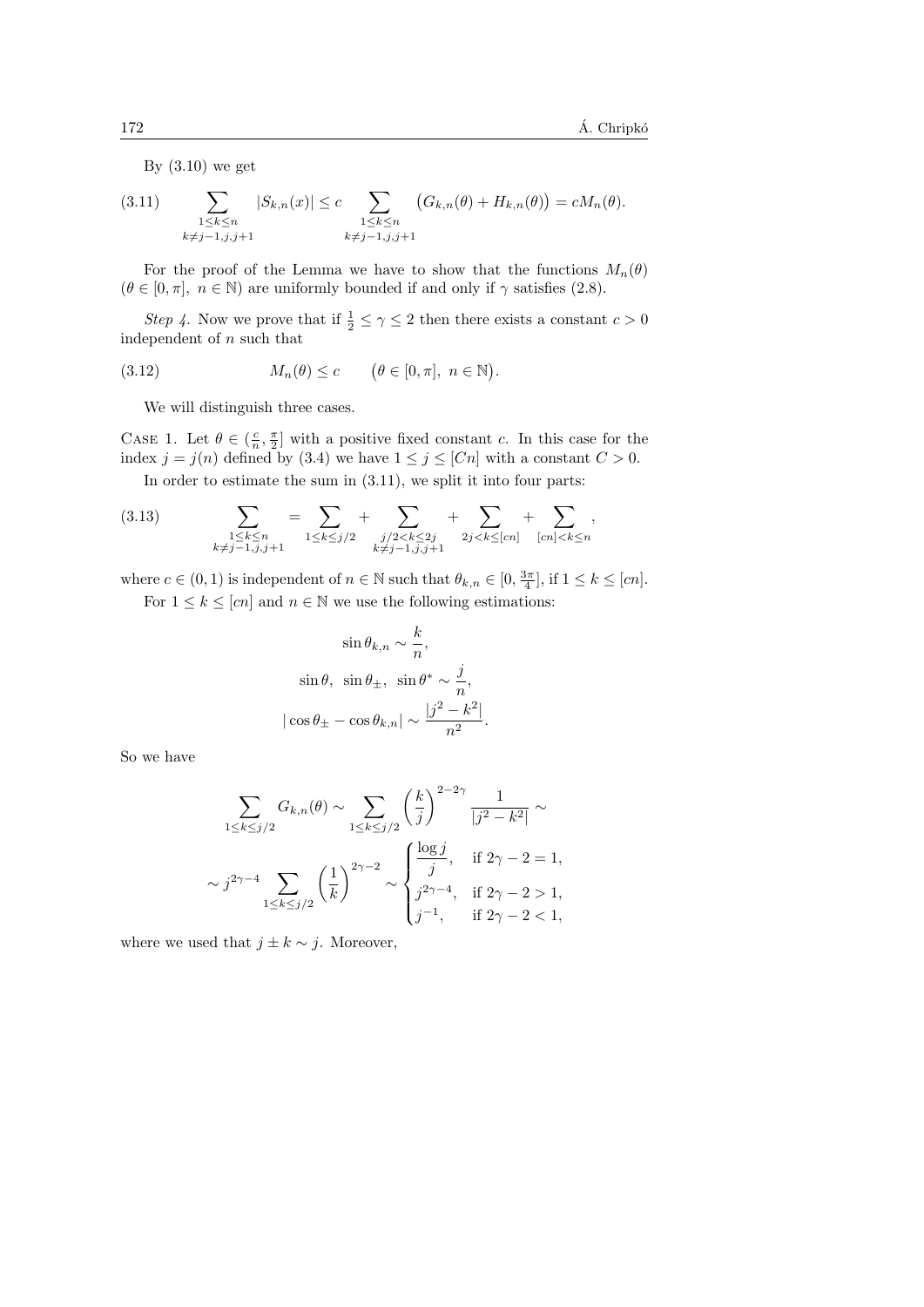$$
\sum_{1 \le k \le j/2} H_{k,n}(\theta) \sim \sum_{1 \le k \le j/2} \left(\frac{j}{k}\right)^{2\gamma} \left(\frac{k}{j^2 - k^2}\right)^2 \sim
$$
  

$$
\sim j^{2\gamma - 4} \sum_{1 \le k \le j/2} \left(\frac{1}{k}\right)^{2\gamma - 2} \sim \begin{cases} \frac{\log j}{j}, & \text{if } 2\gamma - 2 = 1, \\ j^{2\gamma - 4}, & \text{if } 2\gamma - 2 > 1, \\ j^{-1}, & \text{if } 2\gamma - 2 < 1. \end{cases}
$$

This means that these sums are bounded independently from  $j$  and  $n$  if  $\gamma \leq 2$ .

For the second part of (3.13) we use that  $k \sim j$ ,  $j + k \sim j$ . Then for every  $j$  and  $n$  we have

$$
\sum_{\substack{j/2 < k \le 2j \\ k \neq j-1, j, j+1}} G_{k,n}(\theta) \sim \sum_{\substack{j/2 < k \le 2j \\ k \neq j-1, j, j+1}} \left(\frac{k}{j}\right)^{2-2\gamma} \frac{1}{|j^2 - k^2|} \sim \frac{j}{j} \left(\frac{k}{j^2 - k^2}\right)^{2-2\gamma} \frac{1}{|j^2 - k^2|} \sim \frac{1}{j}
$$

and

$$
\sum_{\substack{j/2 < k \le 2j \\ k \ne j-1, j, j+1}} H_{k,n}(\theta) \sim \sum_{\substack{j/2 < k \le 2j \\ k \ne j-1, j, j+1}} \left(\frac{j}{k}\right)^{2\gamma} \left(\frac{k}{j^2 - k^2}\right)^2 \sim
$$
\n
$$
\sim \sum_{\substack{j/2 < k \le 2j \\ k \ne j-1, j, j+1}} \frac{1}{(j-k)^2} \le C,
$$

which means that this part is uniformly bounded for every parameter  $\gamma \geq 0.$ 

For the third part using  $\frac{k}{k-j} \leq 2$ ,  $\frac{j}{k} < 1$ ,  $j + k > k$  we obtain that

$$
\sum_{2j < k \leq [cn]} G_{k,n}(\theta) \sim \sum_{2j < k \leq [cn]} \left(\frac{k}{j}\right)^{2-2\gamma} \frac{1}{|j^2 - k^2|} \leq
$$
\n
$$
\leq Cj^{2\gamma - 2} \sum_{2j < k \leq [cn]} \left(\frac{1}{k}\right)^{2\gamma} \sim \begin{cases} \frac{1}{j} \log \frac{n}{j}, & \text{if } 2\gamma = 1, \\ \frac{1}{n} \left(\frac{j}{n}\right)^{2\gamma - 2} + \frac{1}{j}, & \text{if } 2\gamma \neq 1, \end{cases}
$$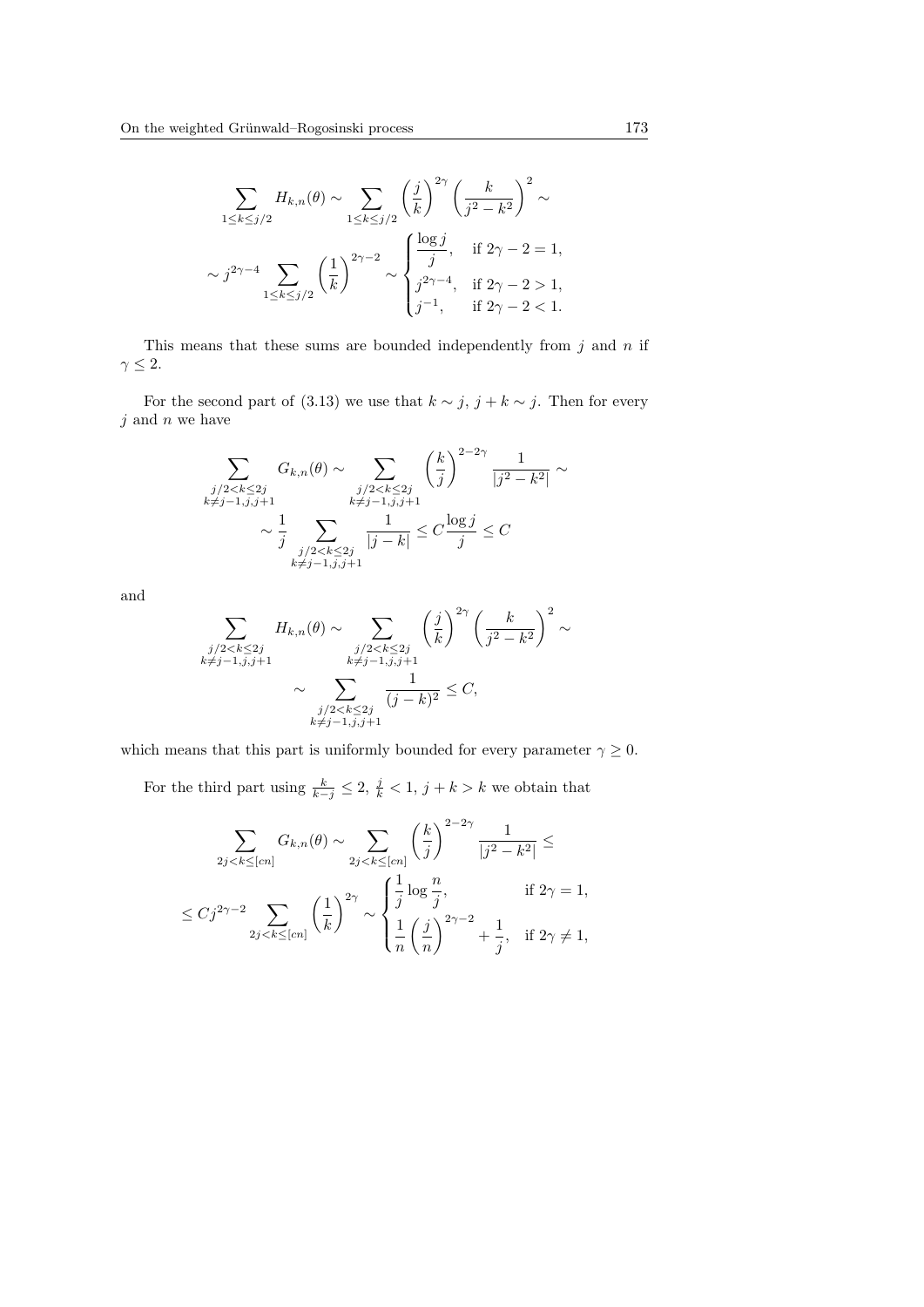which is uniformly bounded for every j and n if  $\gamma > \frac{1}{2}$ . However, if  $\gamma = \frac{1}{2}$  then  $K(\theta) = 1$   $(\theta \in [0, \pi])$ , which means that (see Step 3)

$$
\sum_{\substack{1 \le k \le n \\ k \ne j-1, j, j+1}} |S_{k,n}(x)| \le c \sum_{\substack{1 \le k \le n \\ k \ne j-1, j, j+1}} H_{k,n}(\theta),
$$

so the above sum does not need to be bounded in this case.

Moreover

$$
\sum_{2j < k \leq [cn]} H_{k,n}(\theta) \sim \sum_{2j < k \leq [cn]} \left(\frac{j}{k}\right)^{2\gamma} \left(\frac{k}{j^2 - k^2}\right)^2 \leq
$$
\n
$$
\leq C \sum_{2j < k \leq [cn]} \frac{1}{k^2} \leq C,
$$

which means that this is uniformly bounded for every parameter  $\gamma \geq 0$ .

If  $[cn] < k \leq n$  and  $n \in \mathbb{N}$  then we use the following estimations:

$$
\sin \theta_{k,n} \sim \frac{n+1-k}{n},
$$
  
\n
$$
\sin \theta, \quad \sin \theta_{\pm}, \quad \sin \theta^* \sim \frac{j}{n},
$$
  
\n
$$
|\cos \theta_{\pm} - \cos \theta_{k,n}| \ge c.
$$

So we have

$$
\sum_{[cn]  

$$
\sim \frac{j^{2\gamma-2}}{n^2} \sum_{l=1}^{n-[cn]} \left(\frac{1}{l}\right)^{2\gamma-2} \sim \begin{cases} \frac{j\log n}{n^2}, & \text{if } 2\gamma-2=1, \\ \frac{j^{2\gamma-2}}{n^2}, & \text{if } 2\gamma-2>1, \\ \frac{j^{2\gamma-2}}{n^{2\gamma-1}}, & \text{if } 2\gamma-2<1, \end{cases}
$$
$$

which is bounded independently from j and n if  $\frac{1}{2} \leq \gamma \leq 2$ .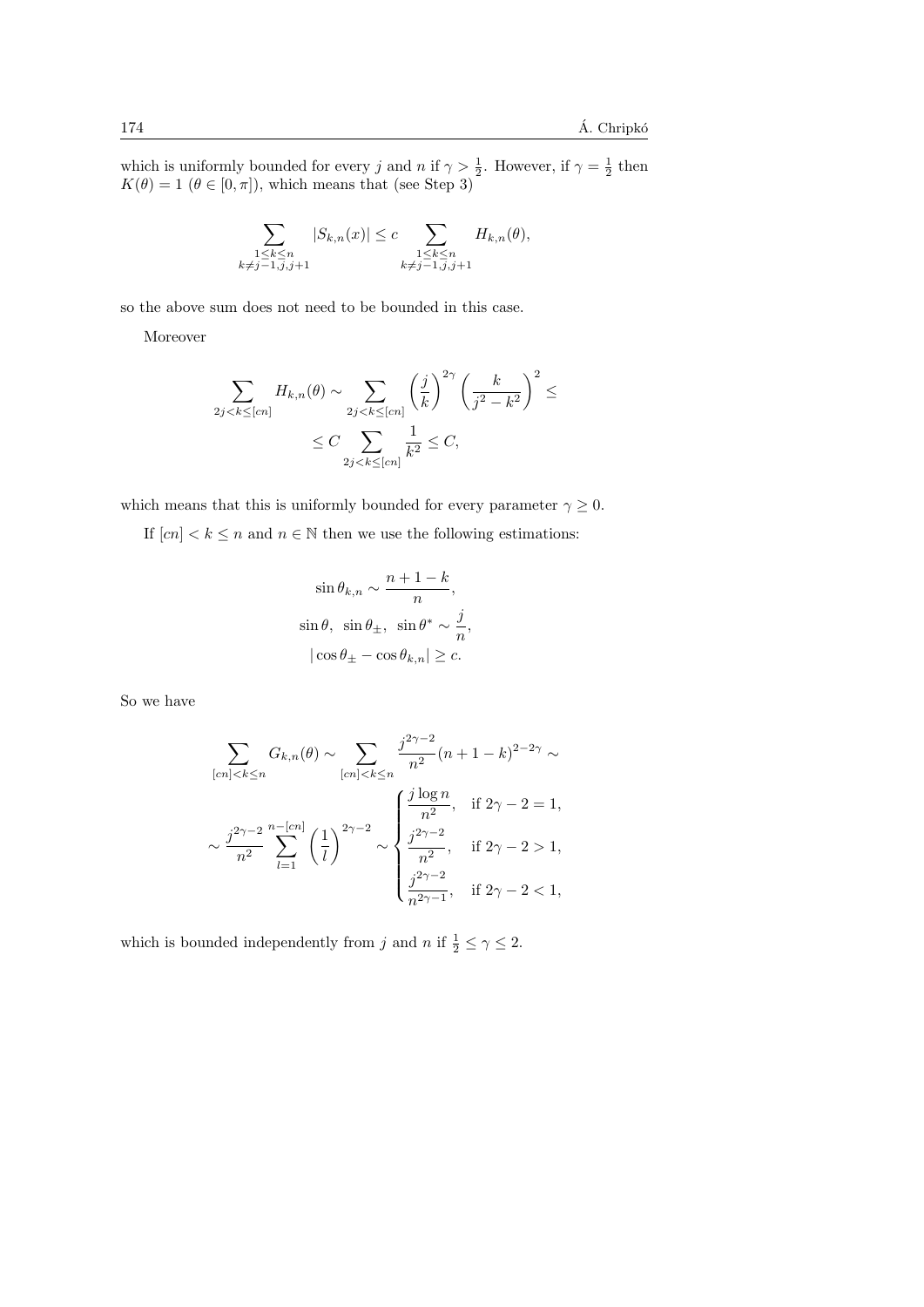On the other hand,

$$
\sum_{[cn] < k \le n} H_{k,n}(\theta) \sim \sum_{[cn] < k \le n} \frac{j^{2\gamma}}{n^4} (n+1-k)^{2-2\gamma} \sim
$$
\n
$$
\sim \frac{j^{2\gamma}}{n^4} \sum_{l=1}^{n-[cn]} \left(\frac{1}{l}\right)^{2\gamma-2} \sim \begin{cases} \frac{j^3 \log n}{n^4}, & \text{if } 2\gamma - 2 = 1, \\ \frac{j^{2\gamma}}{n^4}, & \text{if } 2\gamma - 2 > 1, \\ \frac{j^{2\gamma}}{n^{2\gamma+1}}, & \text{if } 2\gamma - 2 < 1. \end{cases}
$$

This is bounded independently from j and n if  $\gamma \leq 2$ .

Collecting the above formulas we have (3.12) for  $\theta \in (\frac{c}{n}, \frac{\pi}{2}]$  and  $n \in \mathbb{N}$ .

CASE 2. Let  $\theta \in [0, \frac{c}{n}]$  and  $x = \cos \theta$ . If  $1 \leq k \leq [cn]$  then by (3.2) and (3.6) we get

$$
|S_{k,n}(x)| \le C \frac{|w_\gamma(x_-)| + |w_\gamma(x_+)|}{w_\gamma(x_{k,n})} = C \frac{(\sin^2 \theta_-)^\gamma + (\sin^2 \theta_+)^\gamma}{\sin^{2\gamma} \theta_{k,n}} \le
$$
  

$$
\le C \left(\frac{1}{n}\right)^{2\gamma} \left(\frac{n}{k}\right)^{2\gamma} = C \left(\frac{1}{k}\right)^{2\gamma},
$$

and if  $[cn] < k \leq n$  then (similarly)

$$
|S_{k,n}(x)| \leq C \left(\frac{1}{n+1-k}\right)^{2\gamma}.
$$

So we have

$$
\sum_{k=1}^n |S_{k,n}(x)| \le C \left( \sum_{k=1}^{[cn]} \left( \frac{1}{k} \right)^{2\gamma} + \sum_{l=1}^{n-[cn]} \left( \frac{1}{l} \right)^{2\gamma} \right).
$$

This is bounded in x and  $n \in \mathbb{N}$  if  $\gamma > \frac{1}{2}$ .

On the other hand, when  $\gamma = \frac{1}{2}$ ,  $k = 1, 2, \ldots, [cn]$  and  $k \neq j - 1, j, j + 1$ then we have

$$
|S_{k,n}(x)| = \frac{\sin \theta_{k,n}}{2(n+1)} \left| \frac{\sin(n+1)\theta_+}{\cos \theta_+ - \cos \theta_{k,n}} + \frac{\sin(n+1)\theta_-}{\cos \theta_- - \cos \theta_{k,n}} \right| =
$$
  
= 
$$
\frac{\sin \theta_{k,n}}{n+1} \sin \varphi_n \left| \frac{\sin \theta \cdot \cos(n+1)\theta}{(\cos \theta_+ - \cos \theta_{k,n})(\cos \theta_- - \cos \theta_{k,n})} \right| \leq c \frac{1}{k^3},
$$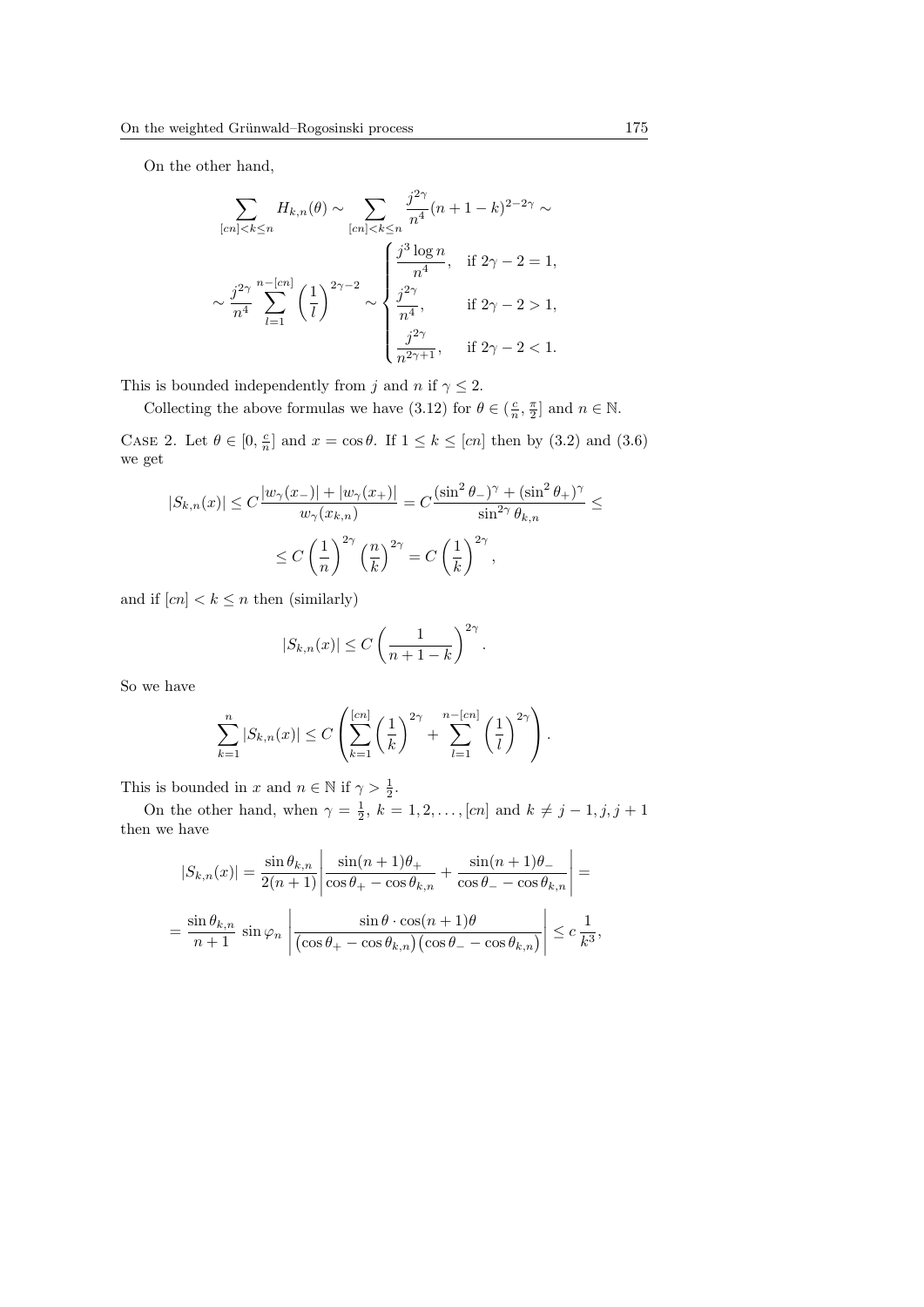.

where we used that

$$
\sin \theta \le \frac{c}{n}, \quad \sin \theta_{k,n} \sim \frac{k}{n}, \quad \sin \varphi_n \sim \frac{1}{n} \quad \text{and} \quad |\cos \theta_{\pm} - \cos \theta_{k,n}| \sim \frac{k^2}{n^2}
$$

If  $[cn] \leq k \leq n$  then using that  $\sin \theta_{k,n} \sim \frac{n+1-k}{n}$  and  $|\cos \theta_{\pm} - \cos \theta_k| \geq c$  we similarly get

$$
|S_{k,n}(x)| \leq c \, \frac{n+1-k}{n^4}.
$$

Consequently we obtain that

$$
\sum_{\substack{1 \leq k \leq n \\ k \neq j-1, j, j+1}} |S_{k,n}(x)| \leq C \left( \sum_{k=1}^{[cn]} \left( \frac{1}{k} \right)^3 + \sum_{k=[cn]+1}^n \frac{n+1-k}{n^4} \right),
$$

which is uniformly bounded.

Thus we proved (3.12) in Case 2.

CASE 3. Let  $\theta \in (\frac{\pi}{2}, \pi]$  and  $\theta' := \pi - \theta$ . Then with the notations

$$
w_{\gamma}[\theta] := w_{\gamma}(\cos \theta), \quad \ell_{k,n}[\theta] := \ell_{k,n}(\cos \theta) \quad S_{k,n}[\theta] := S_{k,n}(\cos \theta)
$$

we have

$$
w_{\gamma}[\theta + \varphi_n] = w_{\gamma}[\theta' - \varphi_n], \quad w_{\gamma}[\theta - \varphi_n] = w_{\gamma}[\theta' + \varphi_n],
$$

and

$$
l_{k,n}[\theta+\varphi_n]=l_{n+1-k,n}[\theta'-\varphi_n], \quad l_{k,n}[\theta-\varphi_n]=l_{n+1-k,n}[\theta'+\varphi_n],
$$

which means that  $S_{n+1-k,n}[\theta'] = S_{k,n}[\theta]$ . So we have

$$
\sum_{k=1}^{n} |S_{k,n}[\theta]| = \sum_{k=1}^{n} |S_{n+1-k,n}[\theta']| = \sum_{l=1}^{n} |S_{l,n}[\theta']|,
$$

which is uniformly bounded if  $\frac{1}{2} \leq \gamma \leq 2$ , as we have shown before.

Thus (3.12) is completely proved.

Step 5. To prove that the conditions for the parameter  $\gamma$  are also necessary, first let us assume that  $\gamma < \frac{1}{2}$ , and for the point  $\theta = 0$  we have

$$
\sum_{k=1}^{n} |S_k[0]| \geq \sum_{k=1}^{[cn]} |S_k[0]| = \frac{1}{n+1} \sum_{k=1}^{[cn]} \frac{\sin^{2-2\gamma} \theta_{k,n} \sin^{2\gamma-1} \varphi_n}{|\cos \varphi_n - \cos \theta_{k,n}|} \sim
$$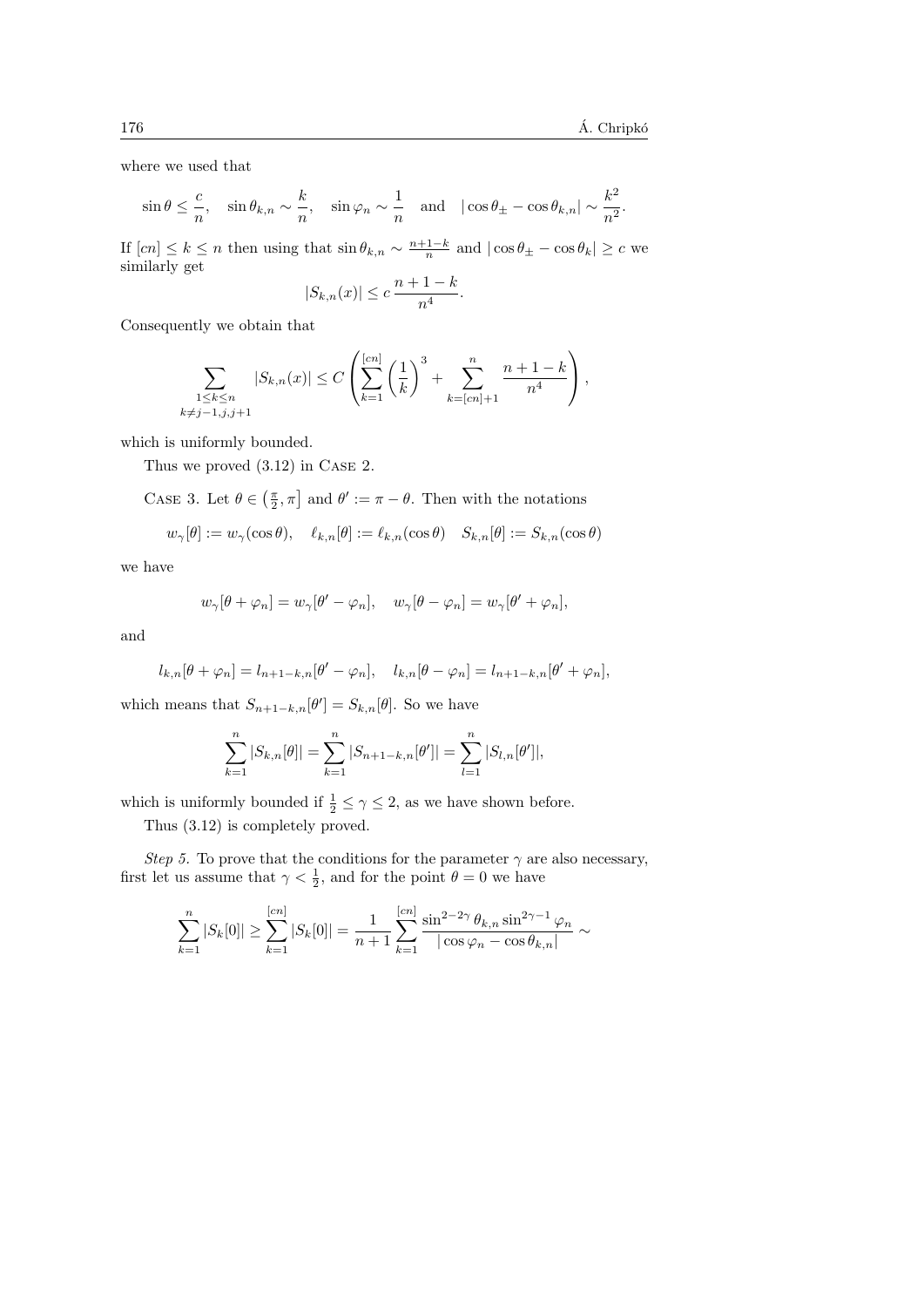$$
\sim \frac{1}{n} \sum_{k=1}^{[cn]} \left(\frac{k}{n}\right)^{2-2\gamma} \left(\frac{1}{n}\right)^{2\gamma-1} \frac{n^2}{k^2} = \sum_{k=1}^{[cn]} \left(\frac{1}{k}\right)^{2\gamma},
$$

which is not uniformly bounded in  $n \in \mathbb{N}$ .

Now, if  $\gamma > 2$ , we consider the point  $\theta = \frac{\pi}{2}$ :

$$
\sum_{k=1}^{n} |S_k \left[ \frac{\pi}{2} \right]| \geq \sum_{k=1}^{[cn]} |S_k \left[ \frac{\pi}{2} \right]| =
$$
  
= 
$$
\frac{|\cos(n+1)\frac{\pi}{2}| |\cos^{2\gamma-1} \varphi_n|}{n+1} \sum_{k=1}^{[cn]} \frac{\sin^{2-2\gamma} \theta_{k,n} \sin \varphi_n}{|\cos^2 \theta_{k,n} - \sin^2 \varphi_n|} \sim
$$
  

$$
\sim \frac{|\cos(n+1)\frac{\pi}{2}|}{n^2} \sum_{k=1}^{[cn]} \left(\frac{k}{n}\right)^{2-2\gamma} \frac{n^2}{n^2 - (k^2 + 1)} \geq
$$
  

$$
\geq |\cos(n+1)\frac{\pi}{2}| n^{2\gamma-4} \sum_{k=1}^{[cn]} \left(\frac{1}{k}\right)^{2\gamma-2},
$$

which is also not uniformly bounded in  $n \in \mathbb{N}$ .

Thus the Lemma is completely proved.

## 4. Proof of the Theorem

Since the operator norms  $||A_n||$  ( $n \in \mathbb{N}$ ) are not uniformly bounded if  $0 \leq$  $\gamma$  < 1/2 or  $\gamma > 2$  thus by the Banach–Steinhaus theorem we obtain that the limit relation (2.7) is not true for every function  $f \in C_{w_\gamma}$ .

Now, let  $1/2 \leq \gamma \leq 2$ . For the proof of (2.7) let us denote by  $P_n \in \mathcal{P}_n$  the best weighted approximating polynomial of  $f$  of order at most  $n$ , that is

$$
E_n(f, w_\gamma) = ||fw_\gamma - P_n w_\gamma||_\infty.
$$

Then we have

$$
\begin{aligned}\n\left| A_n(f, w_\gamma, x) - (f w_\gamma)(x) \right| &= \\
&= \left| A_n(f, w_\gamma, x) - \frac{1}{2} \left\{ (P_{n-1} w_\gamma)(x_+) + (P_{n-1} w_\gamma)(x_-) \right\} + \right. \\
&+ \frac{1}{2} \left\{ (P_{n-1} w_\gamma)(x_+) - (f w_\gamma)(x_+) + (P_{n-1} w_\gamma)(x_-) - (f w_\gamma)(x_-) \right\} + \right. \\
&\left. + \frac{1}{2} \left\{ (f w_\gamma)(x_+) - 2(f w_\gamma)(x) + (f w_\gamma)(x_-) \right\} \right| = \\
&= O(1) \left( A_n(f - P_{n-1}, w_\gamma, x) + E_{n-1}(f, w_\gamma) + \omega_2(f w_\gamma, \varphi_n) \right) = \\
&= O(1) \left( E_{n-1}(f, w_\gamma) + \omega_2(f w_\gamma, \varphi_n) \right),\n\end{aligned}
$$

which proves  $(2.7)$ .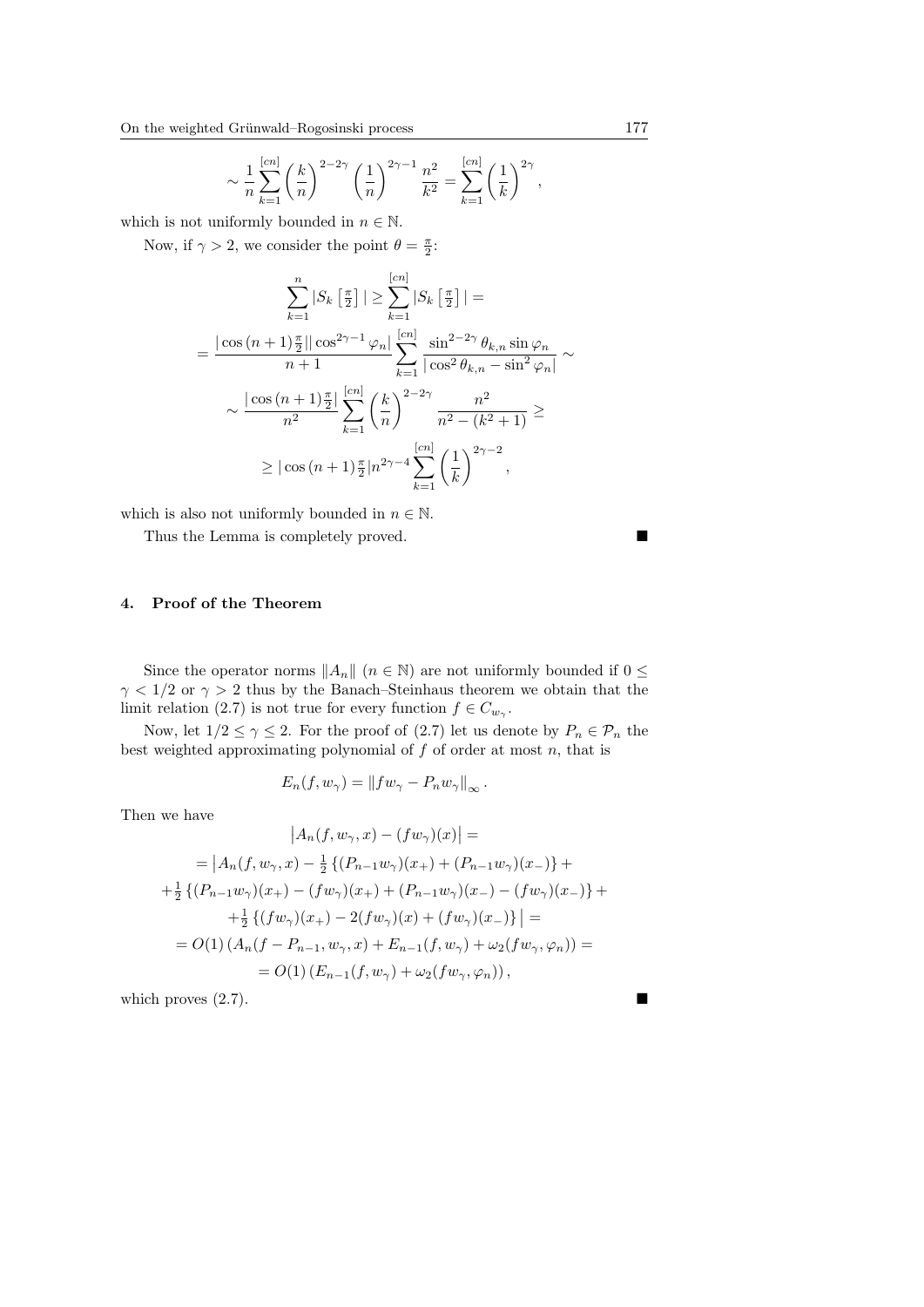#### References

- [1] Faber, G., Über die interpolatorische Darstellung steiger Funktionen, Jahresber. der Deutschen Math. Verein., 23 (1914), 190–210.
- [2] Grünwald, G., On the divergence of Lagrange interpolatory polynomials, Mat. Fiz. Lapok, 42 (1935), 1–22 (Hungarian).
- $[3]$  Grünwald, G., Über Divergenzerscheinungen der Lagrangeschen Interpolationspolynome stetiger Funktionen, Ann. Math., 37 (1936), 908–918.
- [4] Grünwald, G., On a convergence theorem for the Lagrange interpolation polynomials, Bull. of AMS, 47 (1941), 271–275.
- [5] **Marcinkiewicz, J.,** On interpolating polynomials, Wiadomości Matematyczne, 39 (1935), 85–115 (Polish).
- $[6]$  Marcinkiewicz, J., Sur la divergence des polynômes d'interpolation. Acta Sci. Math. (Szeged), 8 (1936), 131–135.
- [7] Mastroianni, G. and G.V. Milovanovic, *Interpolation Processes*, Basic Theory and Applications, Springer-Verlag, Berlin, Heidelberg, 2008.
- [8] **Németh, Zs.,** Discrete uniformly convergent processes on the roots of four kinds of Chebyshev polynomials, Annales Univ. Sci. Budapest., Sect. Comp., submitted.
- [9] Szabados, J. and P. Vértesi, *Interpolation of Functions*, World Sci. Publ., Singapore-New Jersey-London-Hong Kong, 1990.
- [10] Szegő, G., Orthogonal Polynomials, AMS Coll. Publ., Vol. 23, Providence, 1978.
- [11] Szili, L., Uniform convergent discrete processes on the roots of four kinds of Chebyshev polynomials, Annales Univ. Sci. Budapest., Sect. Math., 44 (2002), 35–62.
- [12] Szili, L. and P. Vértesi, On the theorem of Géza Grünwald and Józef Marcinkiewicz, in: Marczinkiewicz Centenary Volume of Banach Center Publications, 95 (2011), 251–259.
- [13] Szili, L. and P. Vértesi, On summability of weighted Lagrange interpolation. I (General weights), Acta Math. Hungar., 101 (4) (2003), 323–344.
- [14] Szili, L. and P. Vértesi, On summability of weighted Lagrange interpolation. III (Jacobi weights), Acta Math. Hungar.,  $104$  (1–2) (2004), 39–62.
- [15] **Vértesi, P.,** Classical (unweighted) and weighted interpolation, in: A Panorama of Hungarian Mathemetics in the Twentieth Century. I, Bolyai Society Mathematical Studies 14, 2005, 71–117.
- [16] Vértesi, P., Notes on a paper of G. Grünwald, Acta Math. Acad. Sci. Hungar., 26 (1975), 191–197.